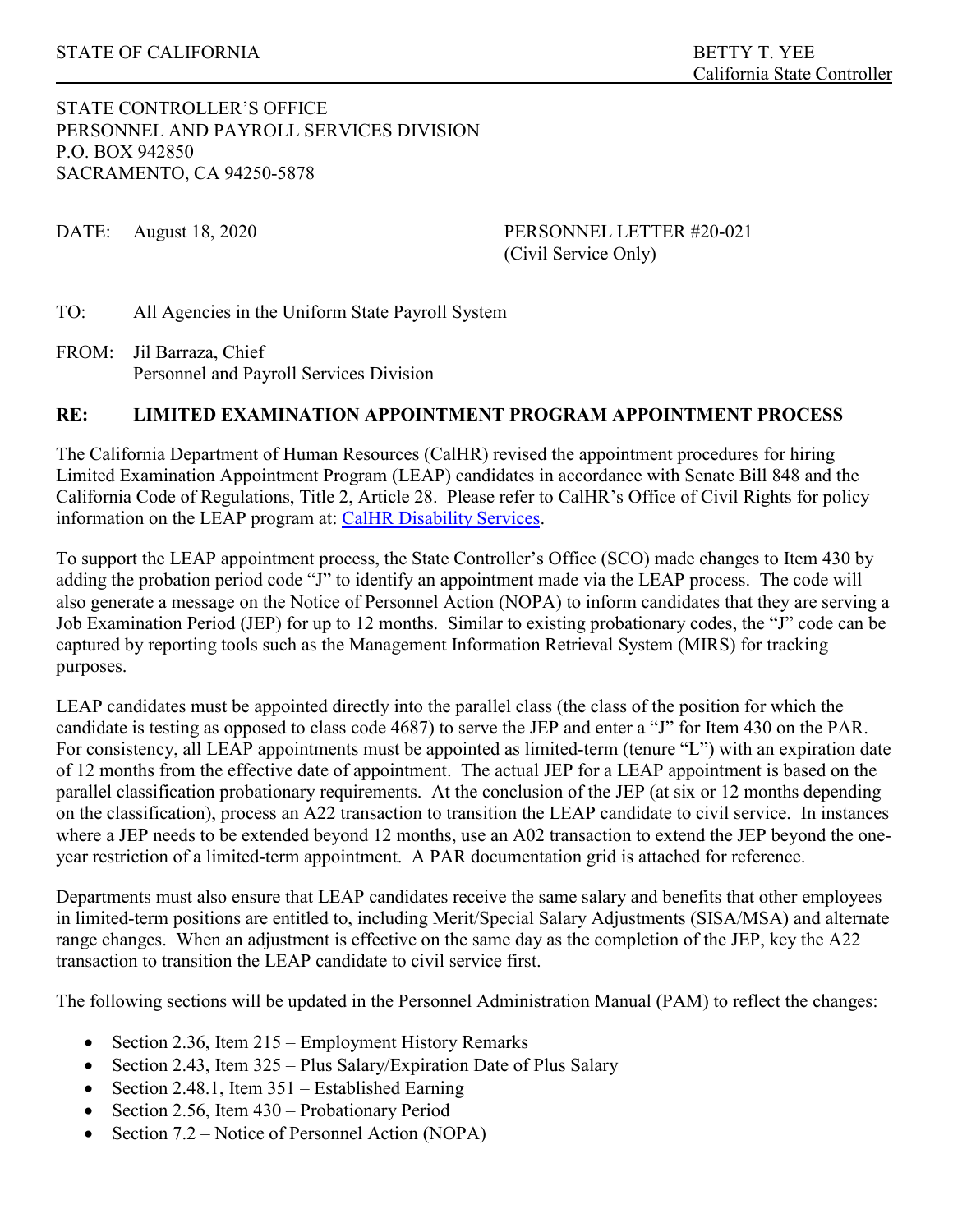Please direct questions on the LEAP appointment process as follows:

| <b>SUBJECT AREA</b>                                                                                               | CONTACT                                                        | TELEPHONE NUMBER/EMAIL                            |
|-------------------------------------------------------------------------------------------------------------------|----------------------------------------------------------------|---------------------------------------------------|
| Limited Examination and<br>Office of Civil Rights                                                                 | LEAP@calhr.ca.gov                                              | Limited Examination and<br>Office of Civil Rights |
| Program Administration<br>(e.g., rules, regulations,<br>benefits/pay impacts)                                     | <b>Personnel Services Branch</b><br>CalHR                      | $(916)$ 323-3343                                  |
| <b>General Payroll Procedures</b><br><b>Disability Payroll Procedures</b><br><b>Employment History Procedures</b> | Statewide Customer Contact Center (916) 372-7200<br><b>SCO</b> |                                                   |
| HR Suggestions Email Inbox (All<br>HR Staff)                                                                      | Personnel and Payroll Services<br>Division<br><b>SCO</b>       | PPSDHRSuggestions@sco.ca.gov                      |
| <b>Escalation Email Inbox (HR</b><br>Supervisors and Managers)                                                    | Personnel and Payroll Services<br>Division<br>SCO              | PPSDOps@sco.ca.gov                                |

JEB:AL:PMAB